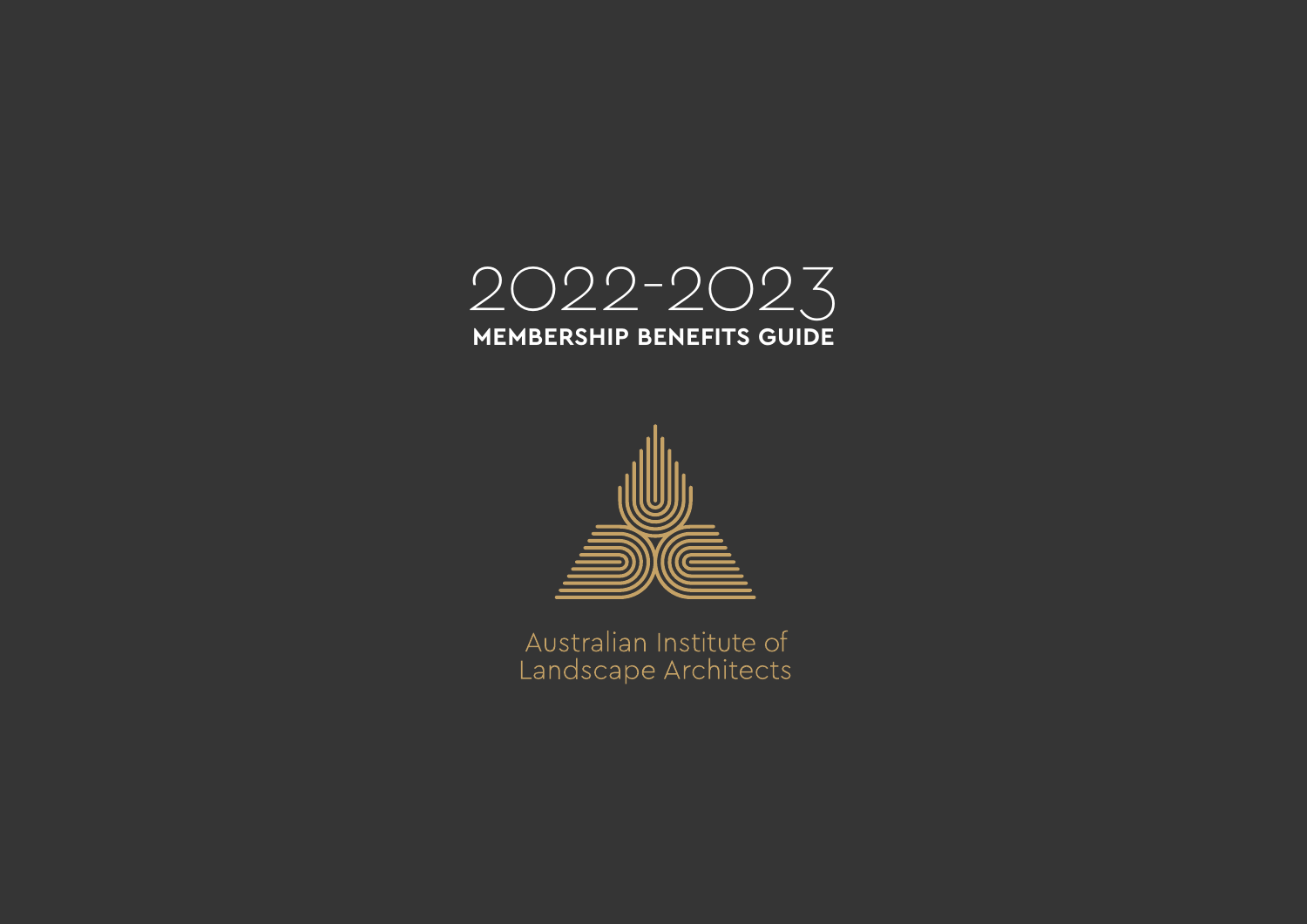|                                                                              | REGISTER FREEDED | REVIEW RY | GRADUATE<br>Silbert | MARITIM R. |  |
|------------------------------------------------------------------------------|------------------|-----------|---------------------|------------|--|
| Full Member Status                                                           |                  |           |                     |            |  |
| Appellations                                                                 |                  |           |                     |            |  |
| Use of AILA Logo                                                             |                  |           |                     |            |  |
| Landscape Architecture Australia (LAA) Magazine Subscription                 |                  |           |                     |            |  |
| Enews/Comms                                                                  |                  |           |                     |            |  |
| Discounts to events & workshops & CPD                                        |                  |           |                     |            |  |
| Access to Memberscape®                                                       |                  |           |                     |            |  |
| Able to post to the Jobs Board at a heavily discounted rate                  |                  |           |                     |            |  |
| Eligible for State Committees                                                |                  |           |                     |            |  |
| Eligible for National Committees                                             |                  |           |                     |            |  |
| Eligible for State Executive appointment                                     |                  |           |                     |            |  |
| Eligible for AILA Board appointment                                          |                  |           |                     |            |  |
| Nomination and voting rights to AILA State Chapter Executives and AILA Board |                  |           |                     |            |  |
| Enter AILA Landscape Architecture Awards                                     |                  |           |                     |            |  |
| Practice Profile                                                             |                  |           |                     |            |  |
| AILA Fresh                                                                   |                  |           |                     |            |  |
| Student Awards Programs                                                      |                  |           |                     |            |  |

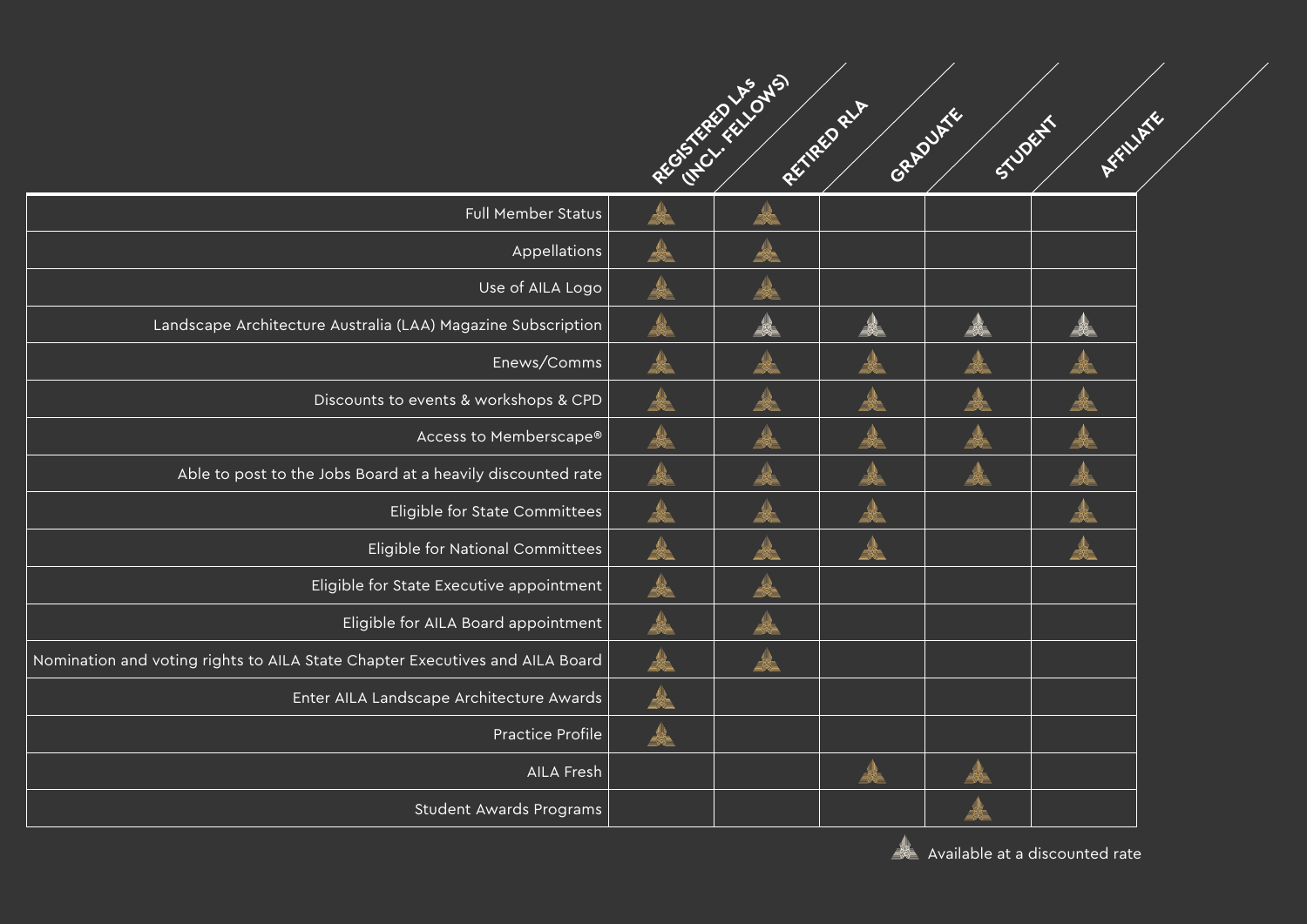### CONTENTS









5 7 8 6 **NEWS**  $\sqrt{9}$ AILA Logo  $\overline{\phantom{m}}$ Achieve Usage News Learn 9  $\frac{1}{\sqrt{2}}\int_{\text{Advocacy}}^{\frac{1}{2}} \frac{\sqrt{2}}{2} \int_{\text{coming up}}^{\frac{1}{2}-\frac{1}{2}} \frac{\sqrt{2}}{2} \int_{\text{Strategic Plan}}^{\frac{1}{2}+\frac{1}{2}}$ Students & What's Advocacy Graduates coming up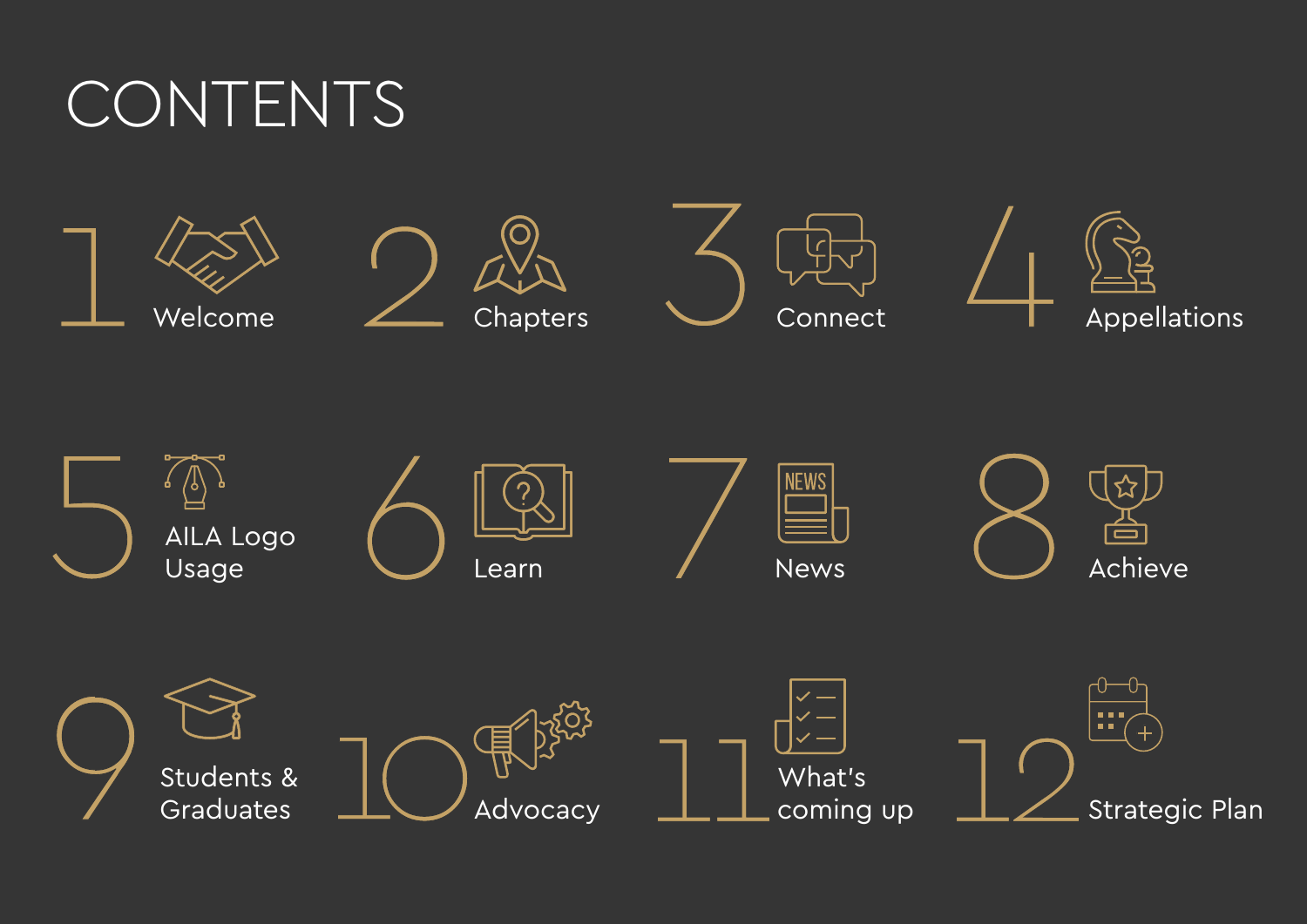## WELCOME

AILA represents Landscape Architects throughout Australia and overseas. As a not-for-profit professional association, our role is to serve the mutual interests of our members and the wider profession.

AILA is the only organisation in Australia that brings you together in a national community of landscape architects to lead and shape your profession and the development of sustainable places.

AILA, together with our community of landscape architects, is a key leader in shaping the development of sustainable places in Australia. It has a robust evidence base supporting the value of landscape architecture for regions and cities.

Working with us, through your membership, ensures that the full potential of your efforts to improve sustainability of Australia's regional and urban places is achieved.

Use this guide to get familiar with the benefits of membership across areas of networking opportunities, industry news, continuing education, awards programs and much more!

### **UPDATE YOUR AILA MEMBER PROFILE ONLINE**

Stay in touch with us and keep us up-to-date at every stage of your professional career by keeping your member profile up-to-date. Log in to the website to review and update your personal and professional information. Alternatively, you can contact AILA on 02 6198 3268 or [membership@aila.org.au](mailto:membership%40aila.org.au?subject=)  for assistance.

### **By logging into the website you can also:**

- Renew your membership.
- Download a copy of your invoices.
- Print your membership certificate\*.
- Register for an event or view an event you have already registered to attend.
- Connect with other Landscape Architects through [Memberscape®.](https://memberscape.aila.org.au/home)
- Record your Continuing Professional Development (CPD) points.

### **RESOURCE LIBRARY**

Access the Resource Library to:

- Download the AILA logo and logo usage guidelines.
- Make an enquiry to the Senior Practitioner Advice Service.
- Watch the Memberscape® quick help video's.
- Access discussion papers, practice notes, position statements, reports and more!

You can access the Resource Library [here](https://www.aila.org.au/library).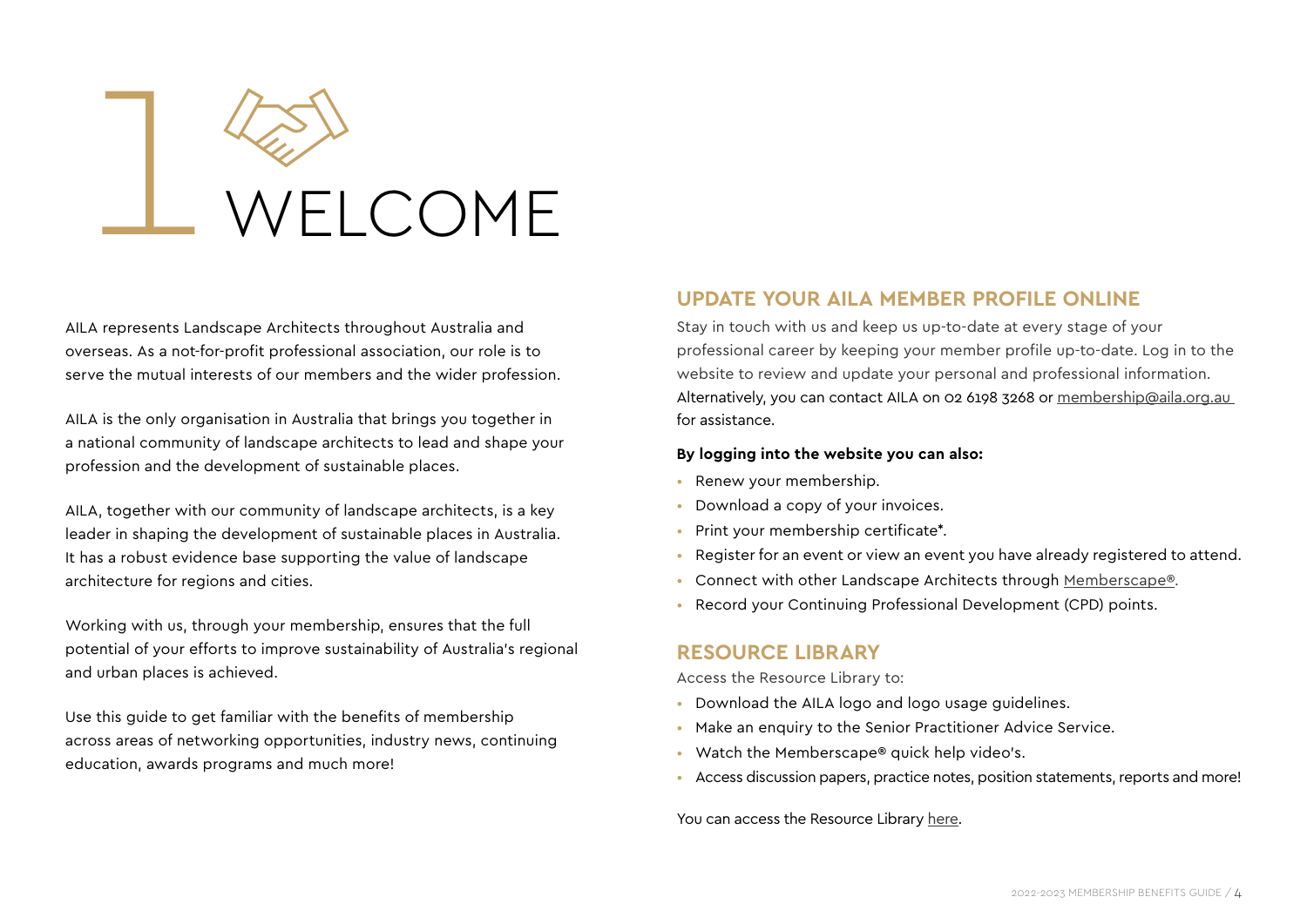

AILA's State and Territory Chapters give you access to industry news, local networking events and updates on relevant advocacy activities.

- Network and engage with industry peers and allied professionals at local Chapter events.
- Expand your leadership skills by volunteering for committees and board positions.
- Celebrate landscape architecture in your area with State Awards Programs.
- Develop working relationships with a variety of organisations and help foster sponsorship opportunities with industry partners.
- Cultivate an environment that encourages excellence in landscape architecture and help elevate the profession.
- Participate in mentorship opportunities with emerging landscape architects.

### **CONNECT WITH YOUR LOCAL STATE CHAPTER**

to support the future of the profession in your area. Find your chapter information [here](https://www.aila.org.au/Web/About-AILA/Web/About-AILA/About-AILA.aspx?hkey=a515f032-ad8f-4e98-bf62-a4693625fe1c) on AILA's website or use the relevant email below.

| <b>New South Wales</b> | Western Australia                   |
|------------------------|-------------------------------------|
| nsw@aila.org.au        | wa@aila.org.au                      |
| Victoria               | <b>Australian Capital Territory</b> |
| vic@aila.org.au        | admin@aila.org.au                   |
| South Australia        | <b>Northern Territory</b>           |
| <u>sa@aila.org.au</u>  | admin@aila.org.au                   |
| Queensland             | <b>Tasmania</b>                     |
|                        |                                     |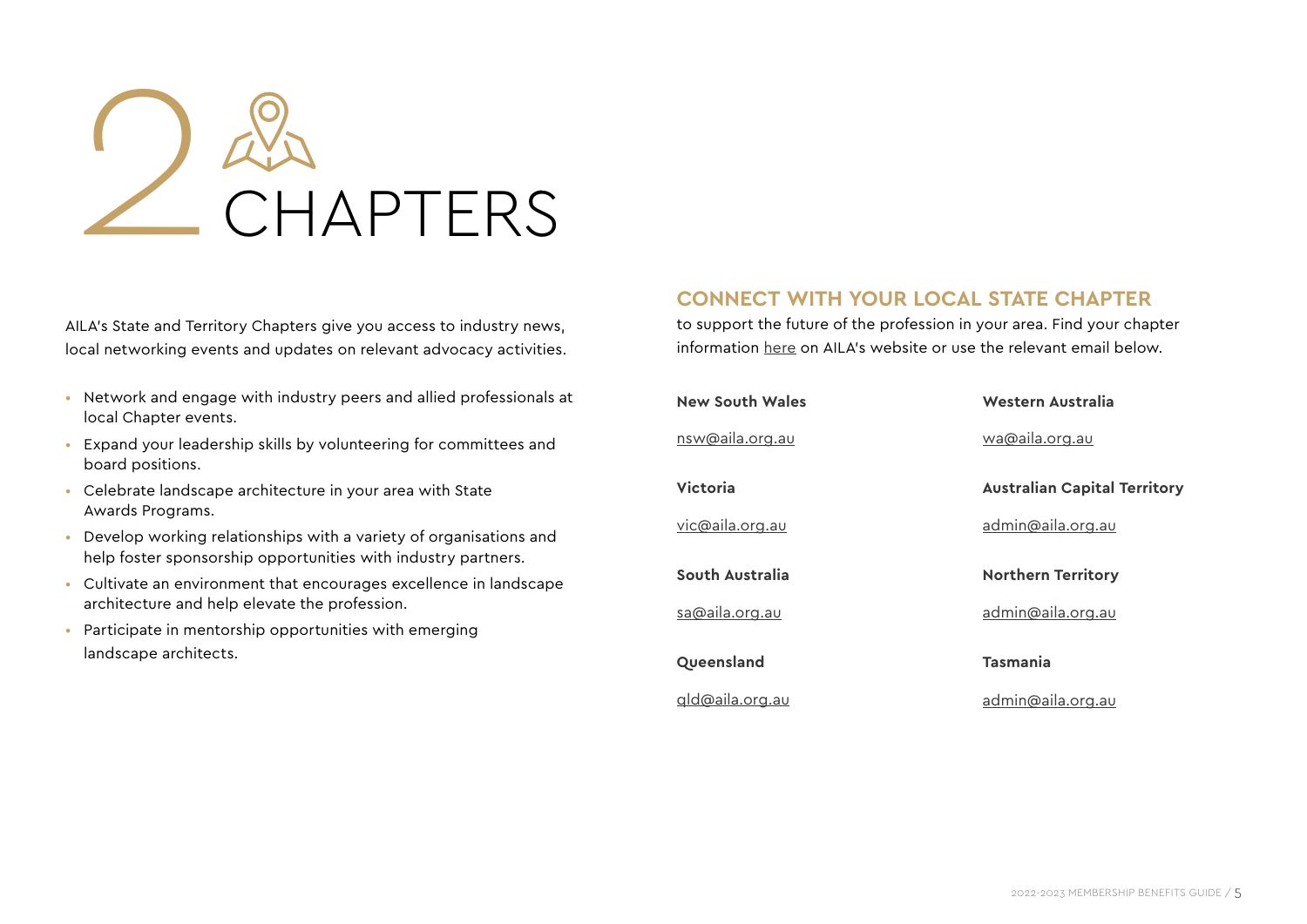

### ſО

### **INSTAGRAM**

| <b>National</b> | @aila_national |
|-----------------|----------------|
| <b>QLD</b>      | @aila_qld      |
| <b>NSW</b>      | @aila_nsw      |
| SΔ              | @aila sa       |
| VIC             | @aila_vic      |
| WΔ              | @aila_wa       |

### **TWITTER**

|            | National @AILA_National |
|------------|-------------------------|
| <b>QLD</b> | @AILA_QLD               |
| <b>NSW</b> | @AILA_NSW               |
| SΔ         | @AILA SA                |
| <b>VIC</b> | @AILA VIC               |
| WA         | @AILA_WA                |

### **FACEBOOK**

| <b>National</b> | @AusInsLA             |
|-----------------|-----------------------|
| SА              | @AusInsLASA           |
| <b>NSW</b>      | @AILANSW              |
| <b>WA</b>       | @AILAWESTERNAUSTRALIA |
| <b>VIC</b>      | @ailavic              |
| <b>ACT</b>      | @ACTAILA              |
| <b>QLD</b>      | @ailagld              |
| TAS             | @AusInsLATAS          |

### **MEMBERSCAPE®**

Your exclusive AILA member-only space to collaborate, share and learn.

### **EXPLORE**

Discover discussion topics to enrich your experience and learning opportunities.

### **CONNECT**

Find AILA members to collaborate, share and learn at https://memberscape.aila.org.au

### **ENGAGE**

Join in discussions with your peers and industry leaders to expand your knowledge.

Click [here](https://memberscape.aila.org.au/home) to find out more!

### **LINKED IN**

in

[/ Australian Institute of Landscape Architects](https://www.linkedin.com/company/australian-institute-of-landscape-architects/)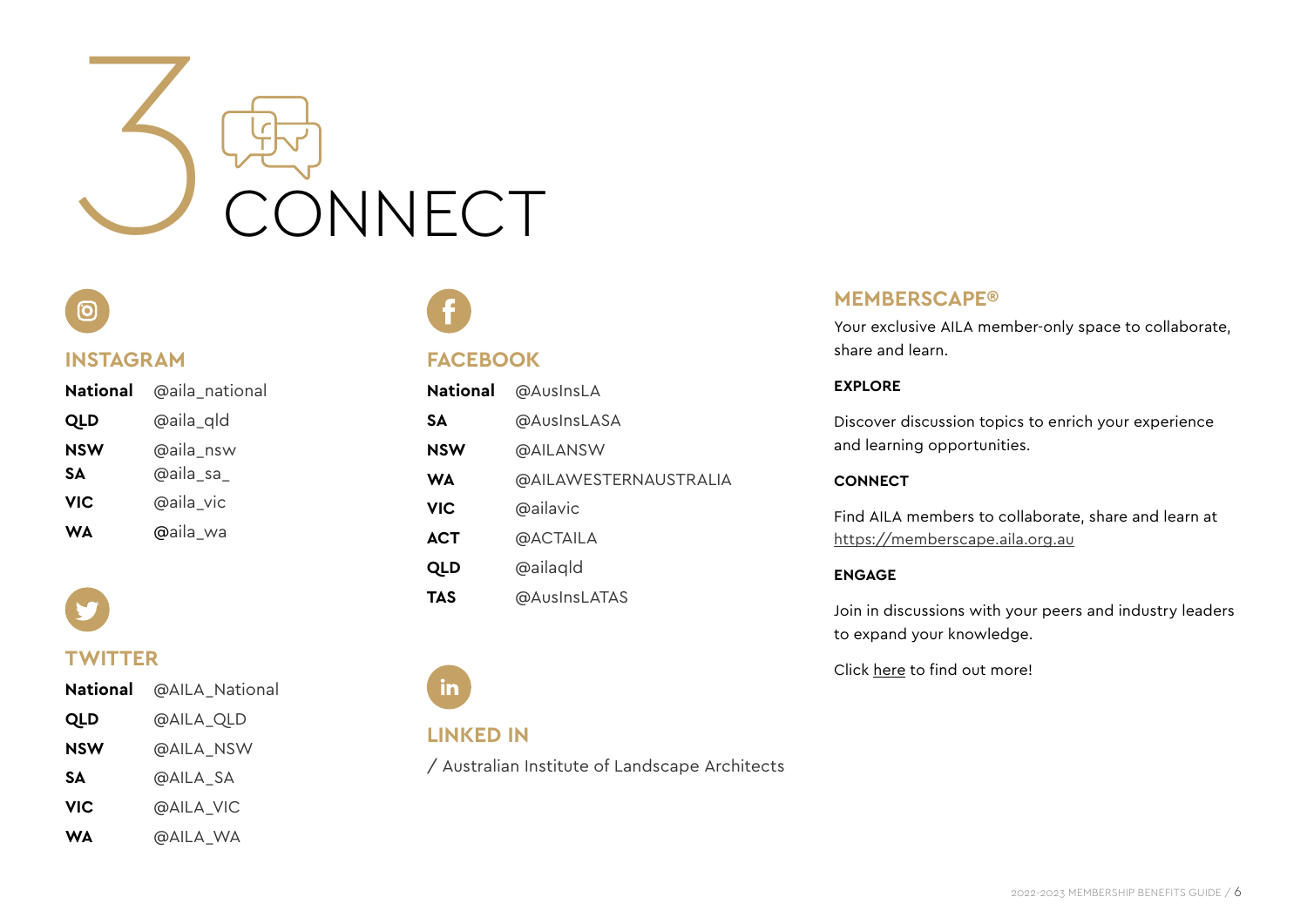

Full members of the institute that are in good standing are encouraged to use the AILA appellation. Using your AILA designation shows your clients, employers, and peers that you are committed to the highest level of professionalism. It also demonstrates to prospective employers and clients that you have qualifications that give you a competitive edge.

| <b>STATUS</b>                               | <b>APPELLATION</b> | <b>EXAMPLE</b>   |
|---------------------------------------------|--------------------|------------------|
| Registered Landscape Architect              | RLA                | Jane Smith, RLA  |
| Registered Landscape Architect<br>(Retired) | <b>RLA</b>         | Jane Smith, RLA  |
| Registered Landscape Architect<br>(Fellow)  | <b>RLAF</b>        | Jane Smith, RLAF |

\*Graduates, Affiliates, Students do not have access to the use of the AILA suffix.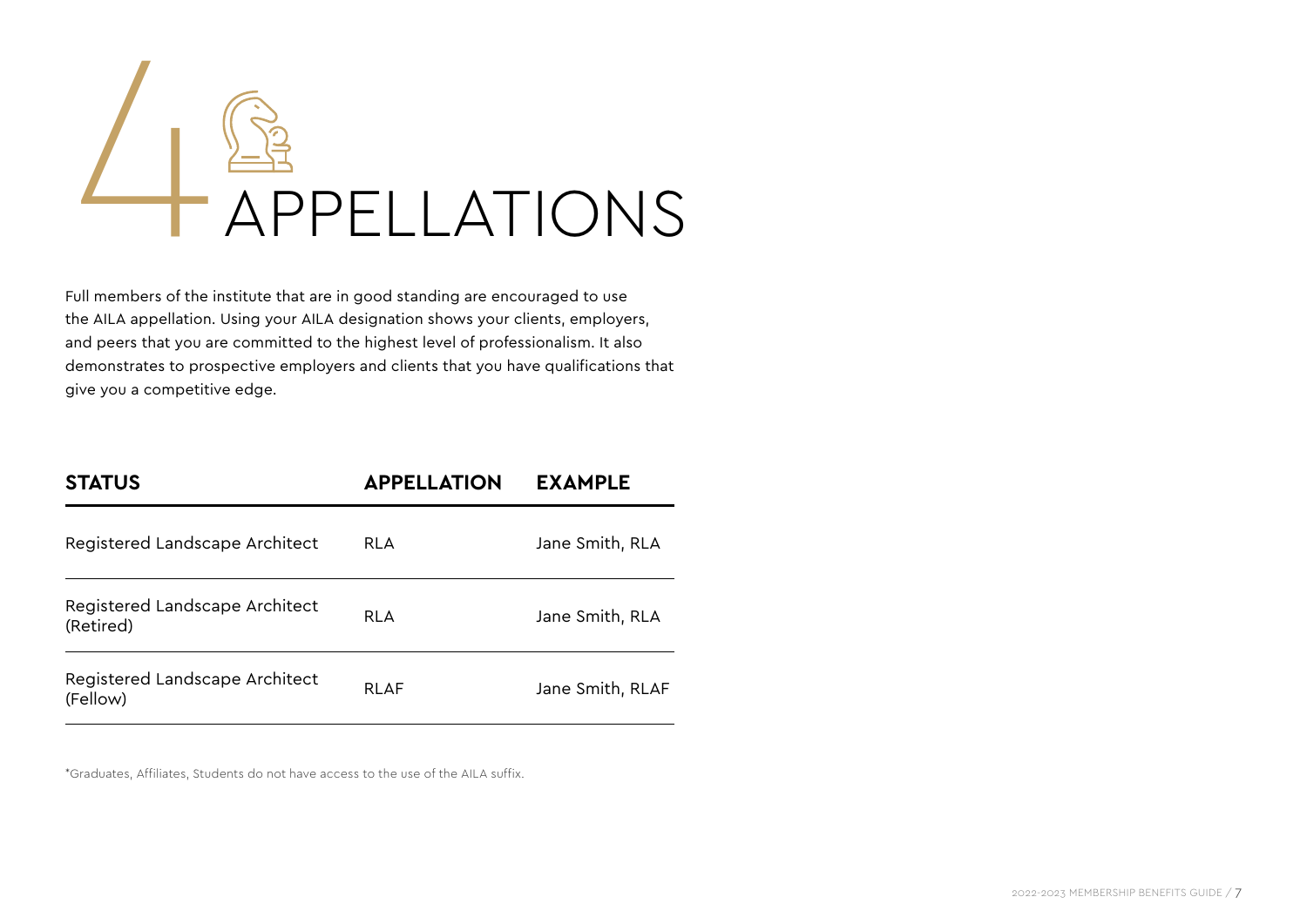# 5AILA LOGO USAGE

AILA's logo is a recognisable symbol of the Institute: our mission, vision and values.

AILA's logo is a Registered Trade Mark, and Registered Landscape Architects are encouraged to use the logo to promote their commitment to the profession in a number of methods, including:

- personalised business card
- email signature
- other personalised stationery.

Landscape architecture practices are also encouraged to use AILA's logo, provided that at least one director or shareholder (if applicable) is a Registered Landscape Architect, in a similar manner, including:

• on letterheads with reference to the Registered Landscape Architects in their practice, organisation or government department on documentation such as technical drawings with reference to the Registered Landscape Architects in their practice, organisation or government department.

Basic guidance on the graphic elements of AILA's logo include:

- the logo is free standing and not confused with any other graphics
- the logo may be reversed to a white logo on coloured background
- colours are limited to black or white.

### **MISUSE**

Misuse of the logo will be referred to the AILA Board for disciplinary action in accordance with the Company Constitution and Code of Conduct.

### **EXAMPLE OF LOGO USAGE:**

Jane Smith RLA Director, Company Name



-------------------------------------------------------------

Australian Institute of Landscape Architects

a: 1234 AILA Ave, Canberra 2601 w: www.website.com e: jane.smith@12345.com t: 1234 5678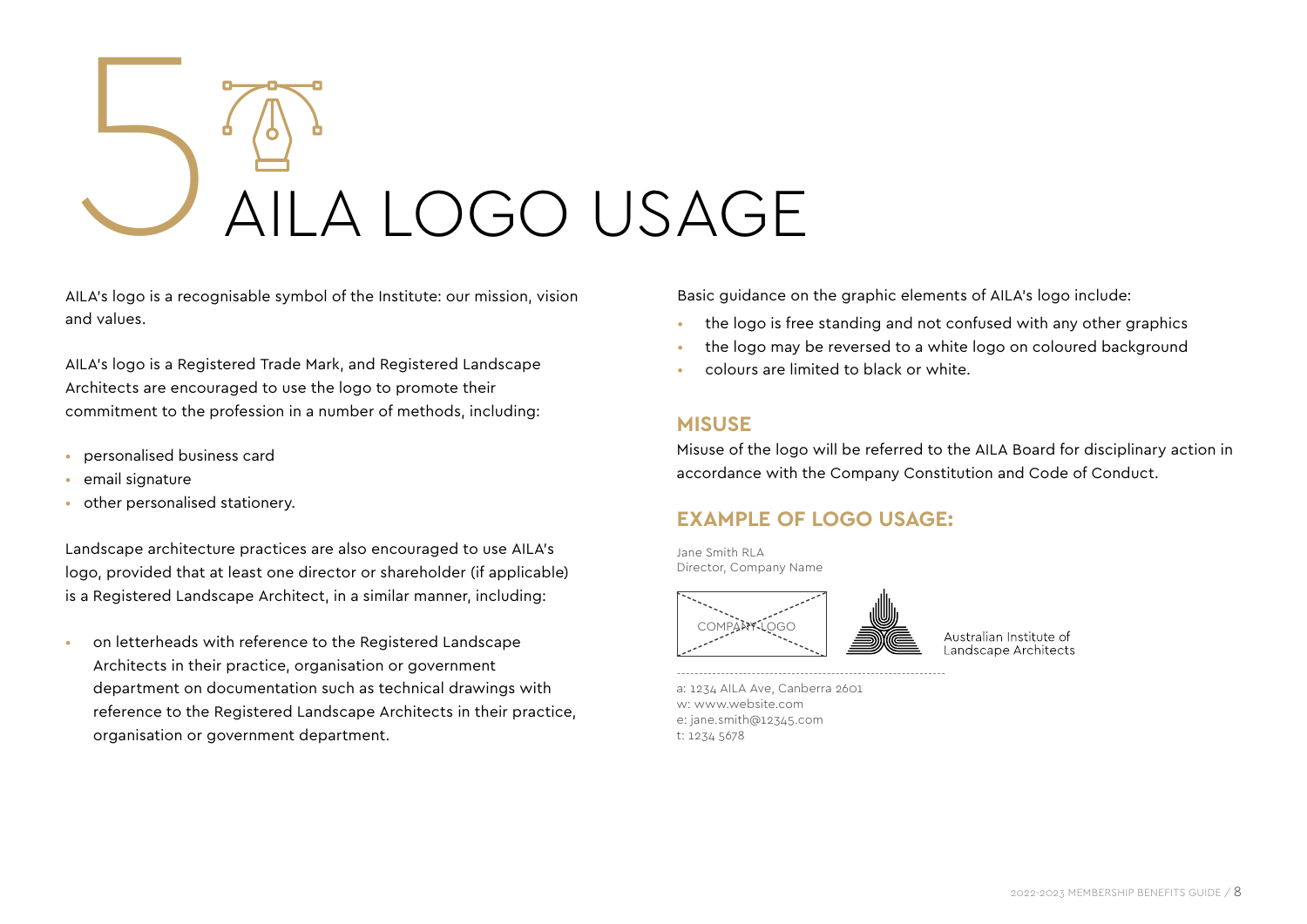

### **CONTINUING PROFESSIONAL DEVELOPMENT (CPD)**

### **What is CPD?**

Continuing Professional Development (CPD) is the systematic way in which Landscape Architects maintain, improve and broaden the competencies and expertise required in their professional lives. It is a process of life-long learning that draws on a range of activities across a career. For Landscape Architects, CPD should:

- relate to your practice as a Landscape Architect;
- be additional to activities already undertaken during your practice or employment;
- broaden your experience in practice: and
- maintain an understanding of all competencies applicable to Landscape Architects.

AILA's CPD program keeps landscape architects and landscape professionals up-to-date with the right knowledge and skills. CPD is a self-directed and planned program, allowing you to take charge of your learning and professional needs, to broaden knowledge, acquire new skills and fulfill career aspirations.

### **INFORMAL points may include:**

- Personal study; personal professional research
- Attendance at: talks, presentations, design workshops, lectures, conferences and seminars run by AILA, endorsed providers and other organisations
- Structured visits and tours
- Self-directed study
- Writing for professional journals
- Professional presentations
- Participation in professional committees, advisory groups related to government bodies or regulatory authorities
- Participation in AILA organisational activities such as: committees, working groups, award juries and visiting panels to Landscape Architecture schools.

### **FORMAL points may include:**

- Structured courses with assessment activity/ies OR that include significant interaction between presenter and learner
- Accredited courses at university, TAFE or other registered training organisations
- National and Chapter events which provide the possibility of formal assessment, including the national conference
- Events provided by endorsed providers
- Online CPD courses
- In-house courses provided by your practice
- Part-time lecturing or tutoring at tertiary level
- Undertaking a research piece (includes study tours) which results in published findings
- Undertaking AILA organisational activities requiring writing, editing, policy development, advocacy, preparing responses to government legislation or policy, CPD planning and event delivery
- Mentoring programs and school presentations.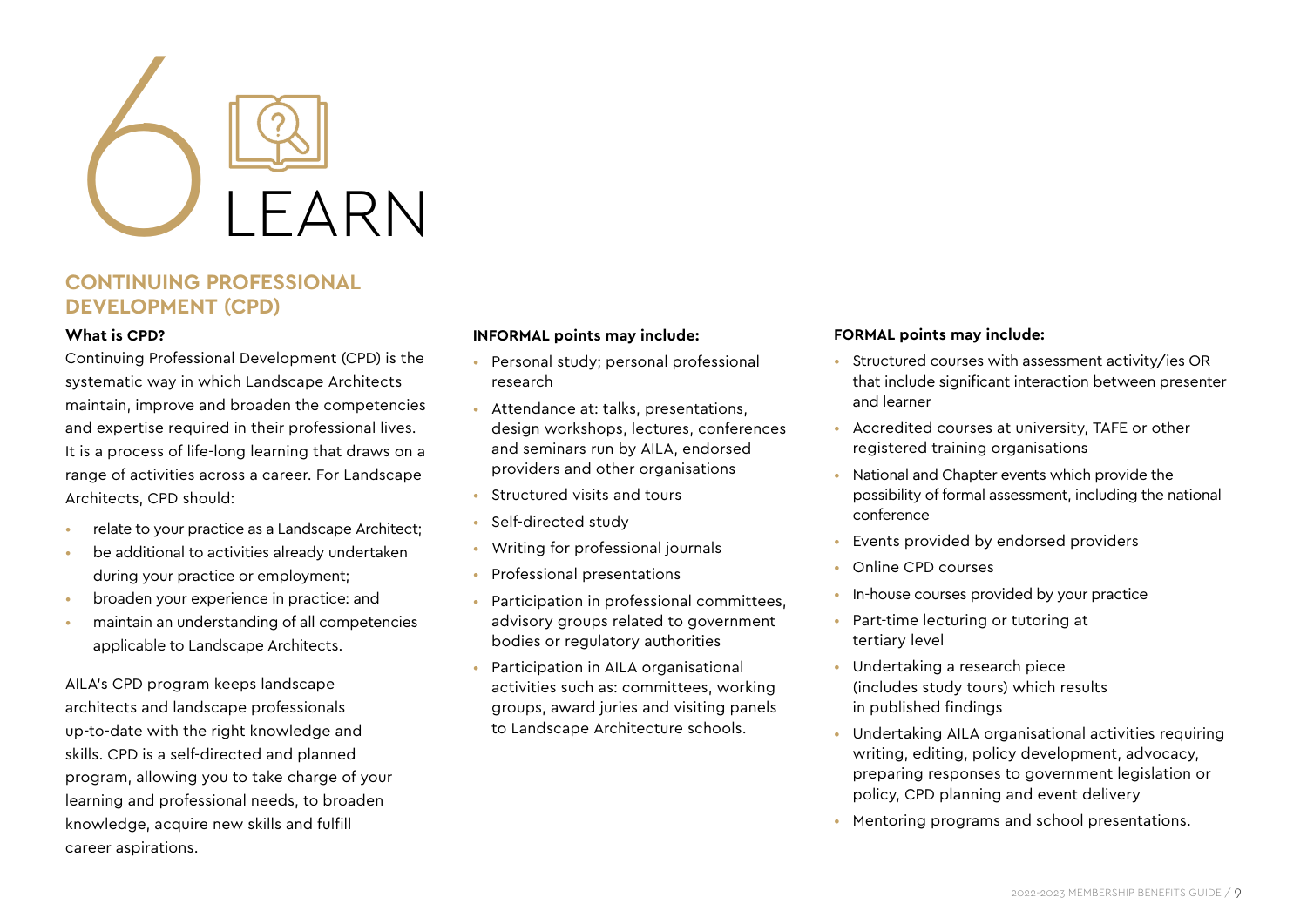

### **CPD points are allocated as follows:**

- FORMAL CPD is worth two points per hour, and must include a written summary, assessment or engagement with the facilitator.
- INFORMAL CPD is worth one point per hour.
- You may find that some CPD events and study modules organised or endorsed by AILA have been allocated CPD points.

### **Where can I find relevant CPD activities?**

AILA encourages you to be proactive in seeking CPD opportunities through a range of activities and providers. AILA provides CPD opportunities, including events, talks, salons, workshops, festivals and online learning. Your local Chapter is a great starting point for CPD events, in addition to events offered [nationally.](https://www.aila.org.au/Web/Web/Education/Events-and-CPD/Events-and-CPD.aspx)

Other professional bodies – such as [ASLA,](https://www.asla.org/) [NZILA,](https://nzila.co.nz/) [AIA,](http://www.architecture.com.au/) [PIA](https://www.planning.org.au/) – may also provide relevant opportunities for continuing professional development.

### **How do I record and report my CPD?**

AILA has developed a module for recording your CPD. You can access this through your online [member profile](http://aila.org.au/login).

Registered Landscape Architects are required to report on their CPD. The online CPD recording feature through your Member Profile enables you to report and generate activity reports at the click of a button.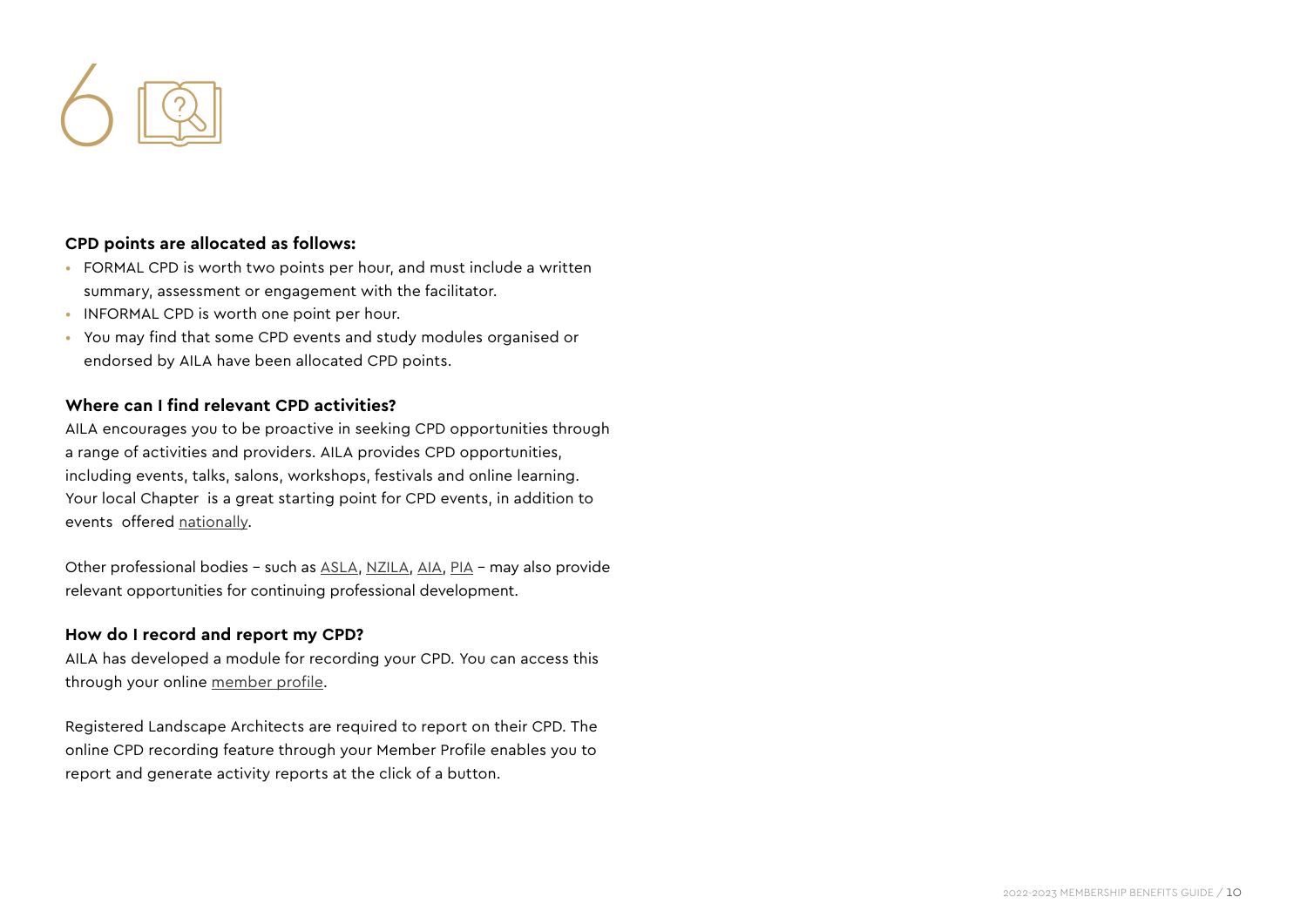

### **INDUSTRY PUBLICATIONS**



AILA has partnered with Arch Media to deliver the Landscape Architecture Australia (LAA) magazine free of charge to financial Registered Landscape Architects and at a discounted rate to all other member types.

This magazine is available in either electronic or hard copy and the hard copy/electronic selection can be made for Registered Landscape Architects upon checkout when paying membership online. RLA members can also change their preference at any time through their [Member Profile](https://aila.org.au/Web/Sign-in.aspx?LoginRedirect=true&returnurl=%2flogin).

It is the members responsibility to ensure their email and mailing address is current. All other membership categories will be offered a 12 month subscription at a discounted rate of \$47.50(Australia) or \$77.50(international). Please email membership@aila.org.au for more information.

This partnership also means that AILA can more proactively work with the magazine to promote industry events and news.

### *AILA's Latest News*

Stay up to date with AILA news and announcements through AILA's online News section on the website as well as newsletters delivered to your inbox.

To access AILA's news online visit [here](https://www.aila.org.au/Web/About-AILA/News/Web/News/News.aspx?hkey=04891b34-6420-42d8-8c58-23f49020e8b9).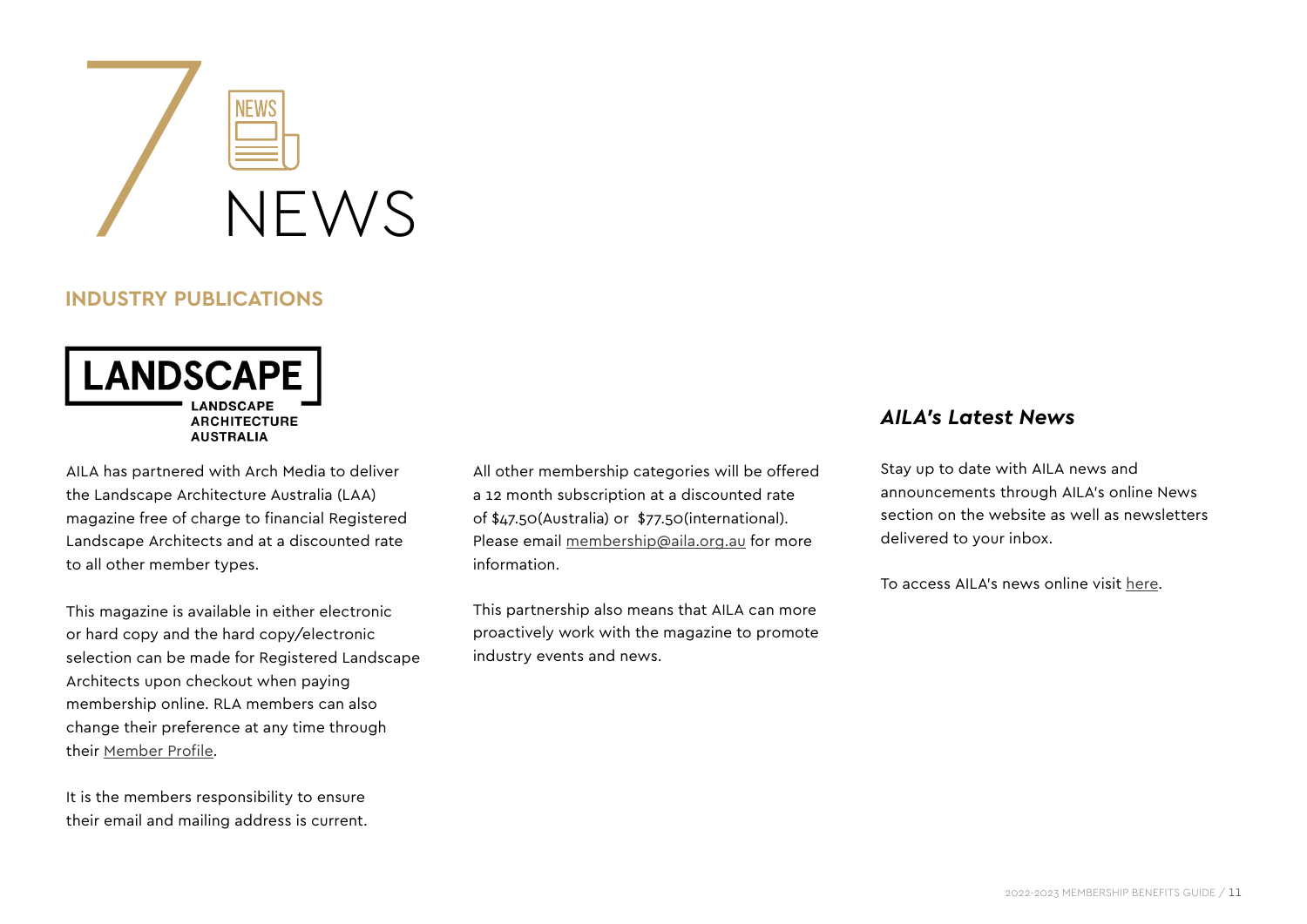

### **AILA NATIONAL LANDSCAPE ARCHITECTURE AWARDS PROGRAM**

The AILA Landscape Architecture Awards program provides a key vehicle for the promotion of the achievements and work of landscape architects across Australia. The Awards process is an opportunity for public and peer recognition of landscape architect's work, and demonstrates to industry, business, government and the wider community the positive impact the profession has on Australian lives through the planning and design of the built and natural environments.

The AILA Landscape Architecture Awards program has two stages: the first is a State Chapter program and the second is the National program. The Chapter Awards are presented in the first half of the year and the winners proceed to the National Awards presented as part of the Festival of Landscape Architecture in October 2022. For more information visit AILA's website [here](https://www.aila.org.au).

For information on winning projects from previous years visit [here](https://www.aila.org.au/AILAWeb/AILA_Awards/Past_National_Award_Winners.aspx?msclkid=e7043cdacf5411ecba699151656dbfa0).

### **COMPETITIONS & PRIZES**

AILA partners with a range of agencies to create and support landscape architecture competitions and prizes throughout the year. Competitions and prizes provide inspiration to the discipline and choice to the client.

These opportunities, and others, you'll find advertised through the fortnightly newsletters, delivered to your inbox.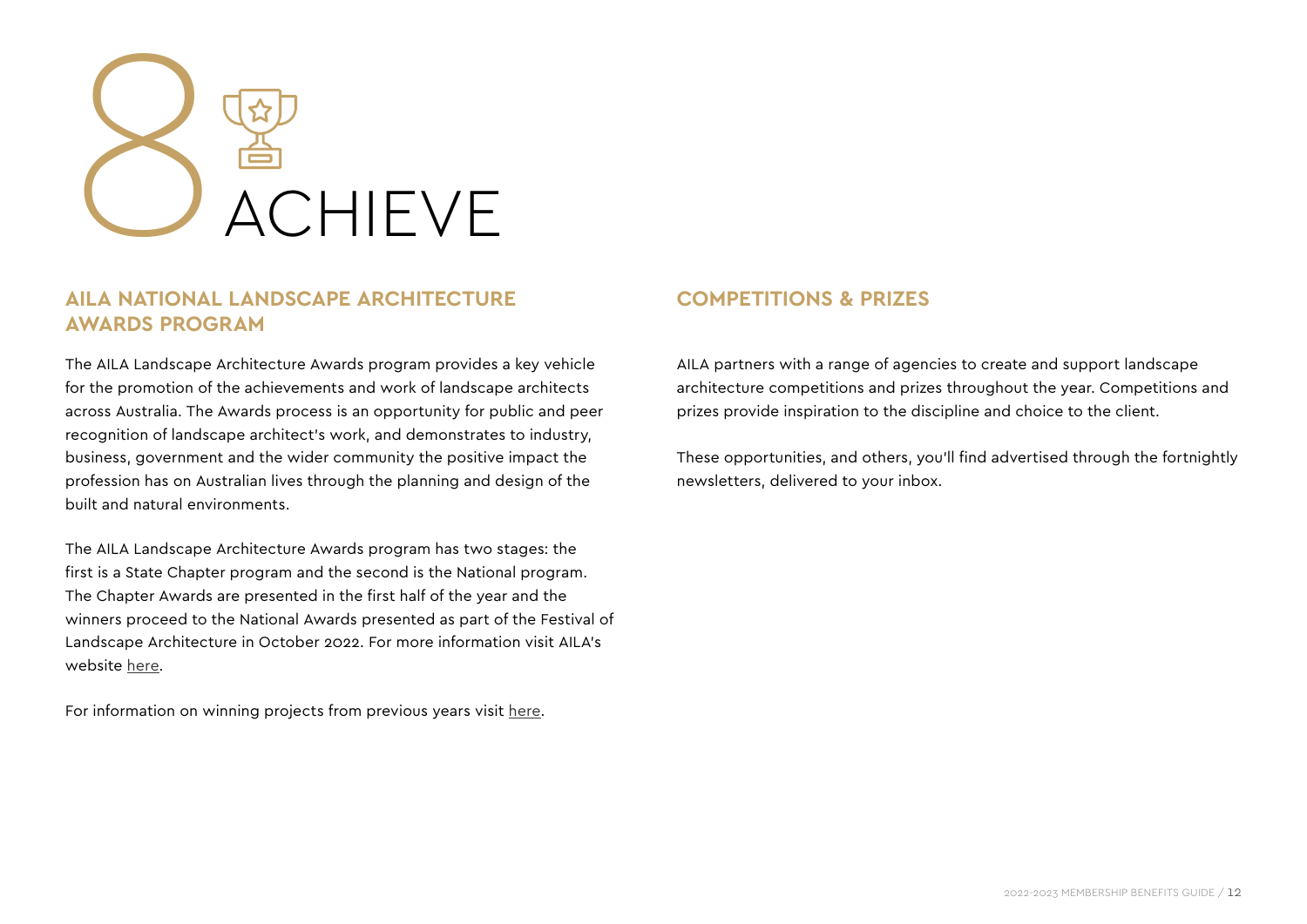# STUDENTS & GRADS

Student and recent graduate members of AILA have access to a range of resources including [AILA FRESH](https://www.aila.org.au/Web/Membership/AILA-FRESH/Web/Membership/AILA-FRESH.aspx?hkey=b7582544-6c19-4d66-9fb4-c0f600446528). AILA FRESH supports and develops recent graduates in the transition from university to finding their professional feet. It enables university and high school students to get a running start in the profession before they graduate.

AILA FRESH, run by students and graduates, offers opportunities to socialise with peers and prospective employers. It provides job-hunting tips; skill swaps, sharing resources, inspiration, ideas – and more.

### **HOW TO GET INVOLVED?**

FRESH has groups active in most states:

**AILA FRESH ACT** Email: [act@ailafresh.org.au](mailto:act%40ailafresh.org.au?subject=) Facebook: [facebook.com/A](https://www.facebook.com/ACT-Fresh-1591567227586702/?hc_ref=ARTzetdvayoUq-MtlKAYtGDIZftGMw6HJLjz2VL1WoOYFXXarWS0Jldy4ogAlvHdnmg&fref=nf)ILAACTFRESH

**AILA FRESH NSW** Email: [nsw@ailafresh.org.au](mailto:nsw%40ailafresh.org.au?subject=) Facebook: [facebook.com/ailafreshnsw](https://www.facebook.com/ailafreshnsw) Instagram: [instagram.com/ailafresh\\_nsw/](https://www.instagram.com/ailafresh_nsw/)

### **AILA FRESH QLD**

Email: [qld@ailafresh.org.au](mailto:qld%40ailafresh.org.au?subject=) Facebook: [facebook.com/AILAFRESHQLD](mailto:https://www.facebook.com/AILAFRESHQLD?subject=) Instagram: [instagram.com/QFRESH\\_AILA](http://instagram.com/QFRESH_AILA)

### **AILA FRESH SA**

Email: [sa@ailafresh.org.au](mailto:sa%40ailafresh.org.au?subject=) Facebook: [facebook.com/SAILAfresh](https://www.facebook.com/SAILAfresh) Instagram: [instagram.com/sailafresh/](https://www.instagram.com/sailafresh/)

### **AILA FRESH VIC**

Email: [vic@ailafresh.org.au](mailto:vic%40ailafresh.org.au?subject=) Facebook: [facebook.com/ailafreshvic](https://www.facebook.com/ailafreshvic) Instagram: [instagram.com/vfresh\\_aila/](http://instagram.com/vfresh_aila/)

### **AILA FRESH WA** Email: [wa@ailafresh.org.au](mailto:wa%40ailafresh.org.au?subject=) Facebook: [facebook.com/WAILAFresh](https://www.facebook.com/WAILAFresh) Instagram: [instagram.com/waila\\_fresh](http://instagram.com/waila_fresh) Blog: [wailafresh.wordpress.com](https://wailafresh.wordpress.com/) Twitter: [twitter.com/wAILAfresh](https://twitter.com/wAILAfresh)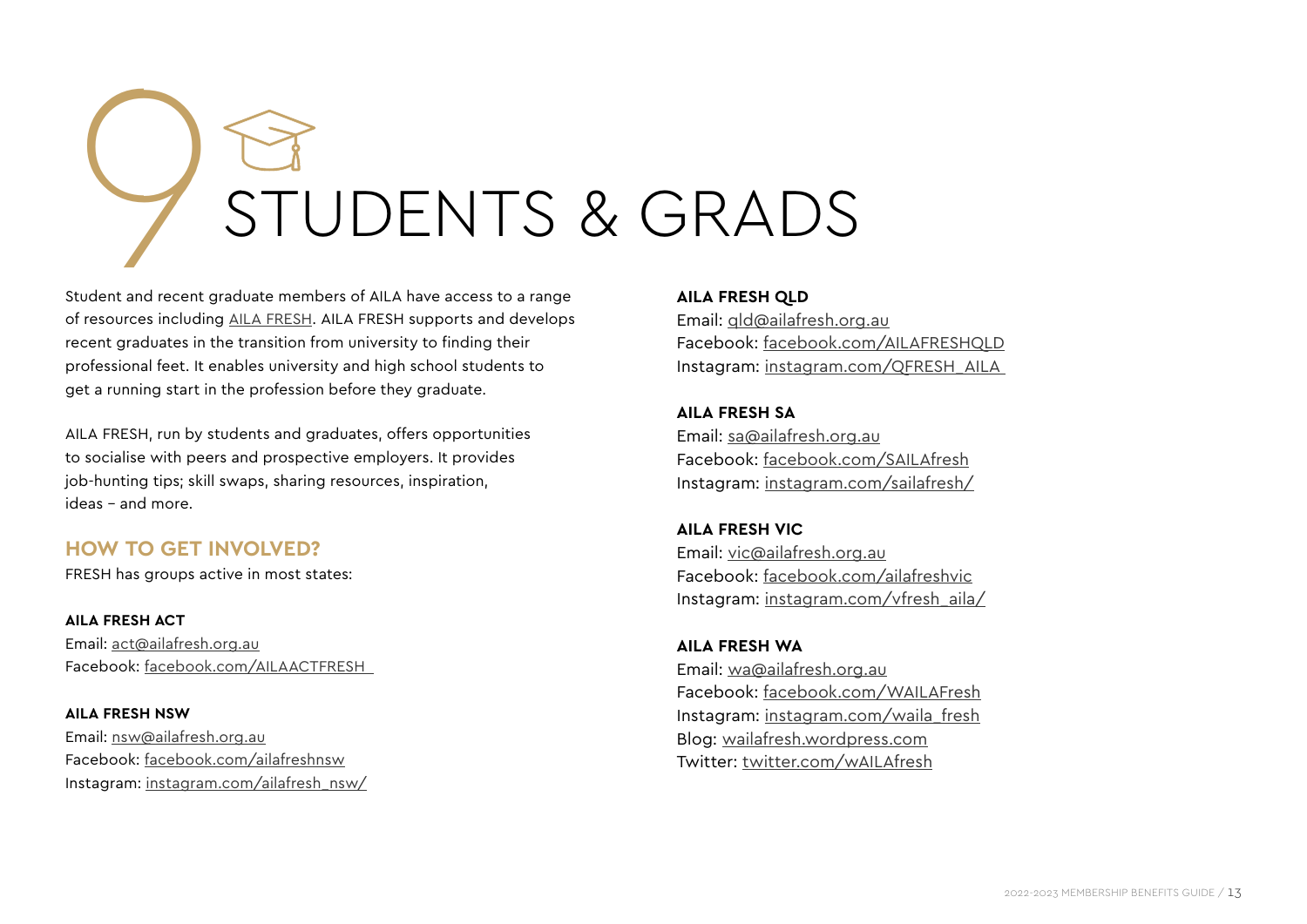

### **ADVOCACY**

**The Australian Institute of Landscape Architects (AILA) champions quality design for public open spaces, stronger communities and greater environmental stewardship.**

Our role is to anticipate and develop a leading position on issues of concern in Landscape Architecture. Our advocacy and research work aims to assist, inform and influence government agencies and allied professions to ensure landscape architects play a principal role in the design, planning, and management of the natural and built environment.

Our advocacy work is guided by three policies we believe critical to healthy communities, built and natural environments. Our goal is to ensure these areas gain and retain a position of primary focus for policy makers, agencies, allied professions and the greater community.

**Healthy Communities** – We advocate for the key role that parks and open space play in community, physical and mental health, and wellbeing.

**Green Infrastructure** – We advocate for connected public spaces and a green space network to provide life support for our cities and towns.

**Liveable Cities** – We advocate for the key role public space has in connection, identity, wellbeing and liveability, especially in our increasingly dense and globalised cities.

State or territory-based advocacy work is undertaken by each of the chapters. See [here](https://www.aila.org.au/Web/Advocacy/Web/Advocacy/Advocacy.aspx?hkey=2e0d31e7-a2a8-45eb-9efb-e25646310f4d) on the AILA website for more info.

### **COMMITTEE POSITIONS**

9 committees and 2 working groups have been established to develop and advise on strategies, policies, and activities of the Institute. All committees report to the AILA Board. The committees and working groups include:

- Advocacy Committee
- Climate Positive Design Working Group
- Connection to Country Committee
- CPD Committee
- Biodiversity Positive Design Working Group
- Education Committee
- Finance, Risk & Audit Committee
- Gender Equity Committee
- Membership Committee
- People Recognition Committee (ex. Honours)
- Practice Committee

AILA will advertise expression of interest requests for any committee positions available, you can also get in contact with AILA and let us know if there are any committees or particular areas of interest where you would like to be involved.

For more information on AILA's committees including terms of references, please visit AILA's website [here](https://www.aila.org.au/Web/About-AILA/Committees/Web/About-AILA/National-Committees-Working-Groups.aspx?hkey=9512b492-5221-41e9-a0cd-a13c31438963).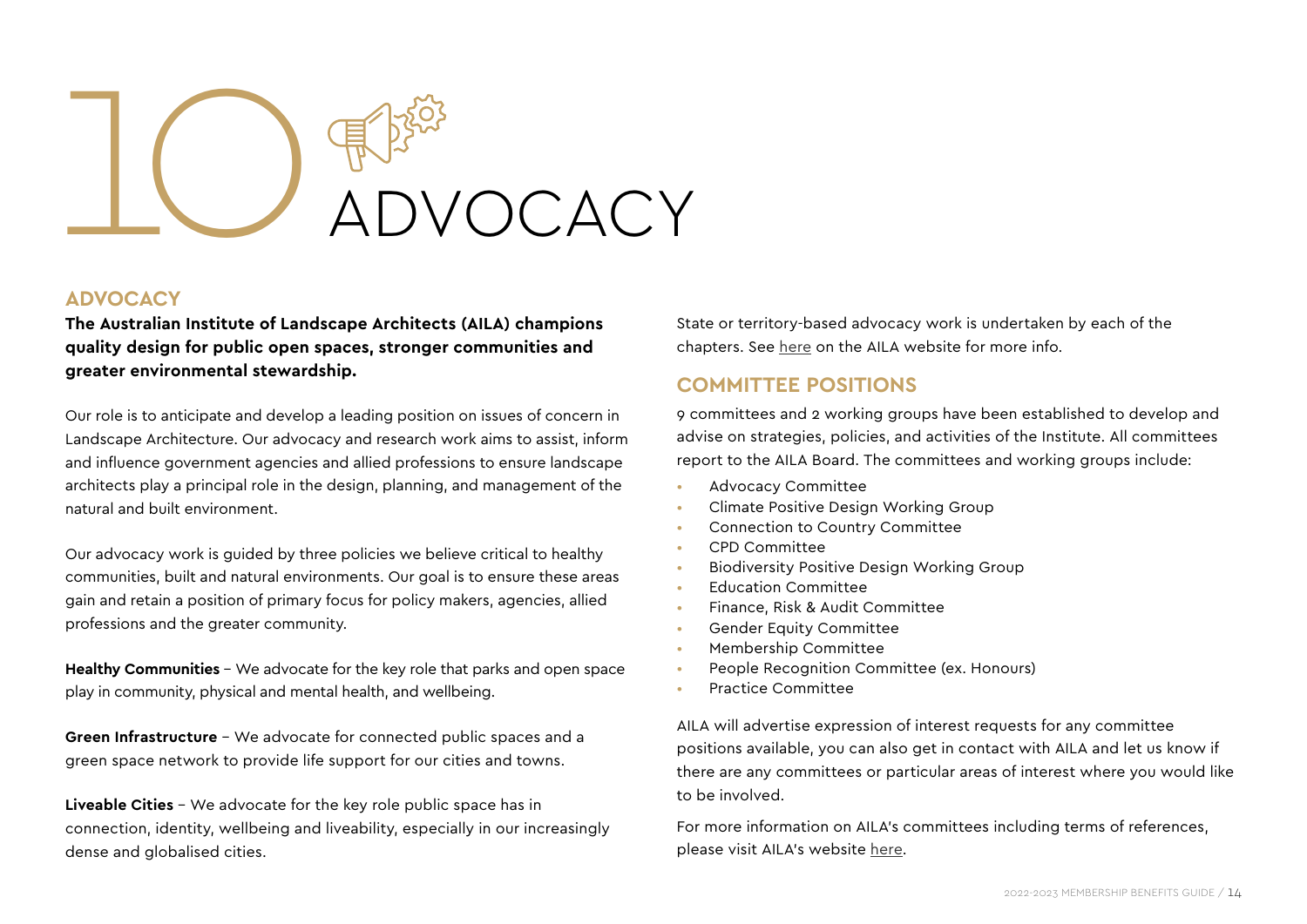

### WHAT'S COMING UP<br>FOR AILA IN 2022/2023

**AILA continues the journey to fulfill our vision of leading a dynamic and respected profession: creating great places to support healthy communities and a sustainable planet.**

**The 2022/23 year will see AILA continue its evolution as a professional and well-respected design institute and the fulfilment of our strategic objectives as set out in the S[trategic Plan](https://www.aila.org.au/common/Uploaded%20files/_AILA/Governance/AILA%20Strategic%20Plan%202021.pdf).** 

### **KEY ACTIVITIES AND ACTIONS IN THE 2022/23 YEAR**

### **SUSTAINABLE AILA**

AILA will continue to develop our governance framework to ensure we operate in a way that maximises the investment of our members to create value for them, beyond what they can do individually. We will continue to update our policies to reflect changes in the operating environment and best practice for a membership organisation, maintain accountability and transparency in all aspects of our governance and financial operations, and will continue to care for its members and staff to feel supported and safe in their work.

### **MEMBERSHIP**

AILA will focus on retaining student and graduate members by developing the value proposition for those landscape architects not yet eligible for Registration. In doing so, AILA will undertake a needs analysis to determine what Professionals, at this stage of their career, require to grow in their roles, followed by actioning an implementation plan to support this.

We will also promote the benefits of membership to experienced professionals (those with more than 8 years' experience) as Landscape Architects to encourage Registered Landscape Architect Senior Entry membership applications from those not yet members.

Together the profession will be stronger if we speak with one voice and if AILA represents the overwhelming majority of Landscape Architects in Australia.

### **EDUCATION**

AILA will continue to promote Landscape Architect career pathways to high school students via the 'Be a Landscape Architect' program to ensure both the future of the profession in Australia and the growth and viability of Australia's landscape architecture programs and communities.

In addition, working with the tertiary education sector to establish and host a series of forums to discuss the sustaining and bolstering of Australia's programs and a collective approach to facing the sectors future challenges.

AILA will also continue its work on revamping its continuous professional development (CPD) framework, including developing a model to ensure that AILA is supporting the needs of a growing and increasingly complex profession and operating environment.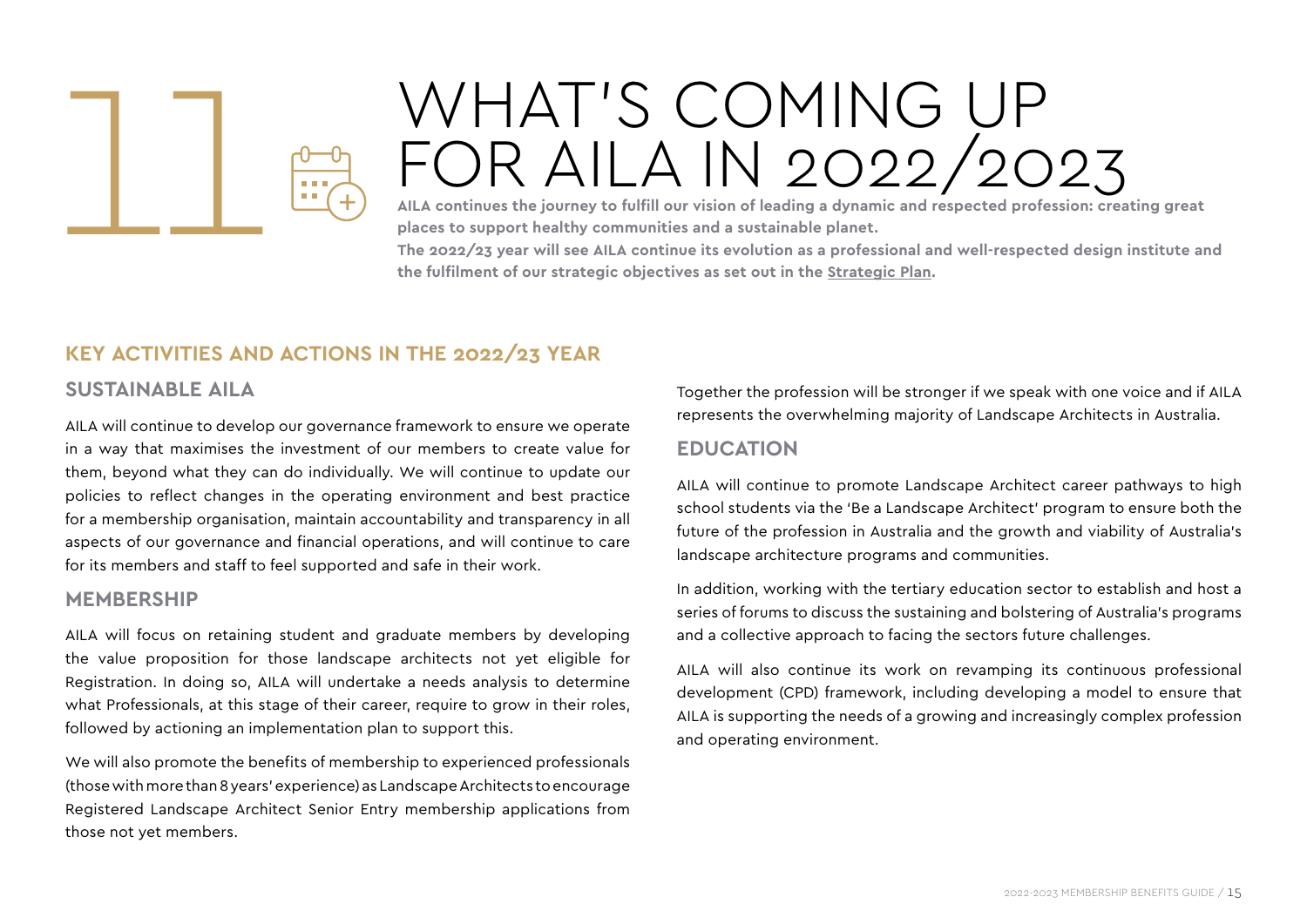### WHAT'S COMING UP<br>FOR AILA IN 2022/2023

### **ADVOCACY**

Building upon success with all levels of government in the past year, AILA will continue to develop and implement its three-year [advocacy manifesto.](https://www.aila.org.au/common/Uploaded%20files/_AILA/Submission%20Library/AILA%20Election%20Manifesto%20Flyer%202022-2025.pdf)

Namely, AILA's call to action for the Federal Government includes; perusing climate positive design goals, supporting the education sector and employment initiatives to address the chronic skills shortage, dedicated green infrastructure investment support and First Nations recognition.

This will be done through consistent, meaningful dialogue with decision makers at all levels.

### **PROFILE**

AILA, as the peak body for the profession in Australia, will continue to promote the role of landscape architects to other design professionals and the broader community to ensure it is respected and understood. Annual events such as the AILA Festival of Landscape Architecture and Awards program provide AILA with the perfect platform to showcase the very best of what we do to the broadest possible audience.

**AILA thanks all of its members for your continued support and looks forward to welcoming new members to ensure that we have the means and confidence to move forward in providing support for landscape architects in creating great places that support healthy communities and a sustainable planet.**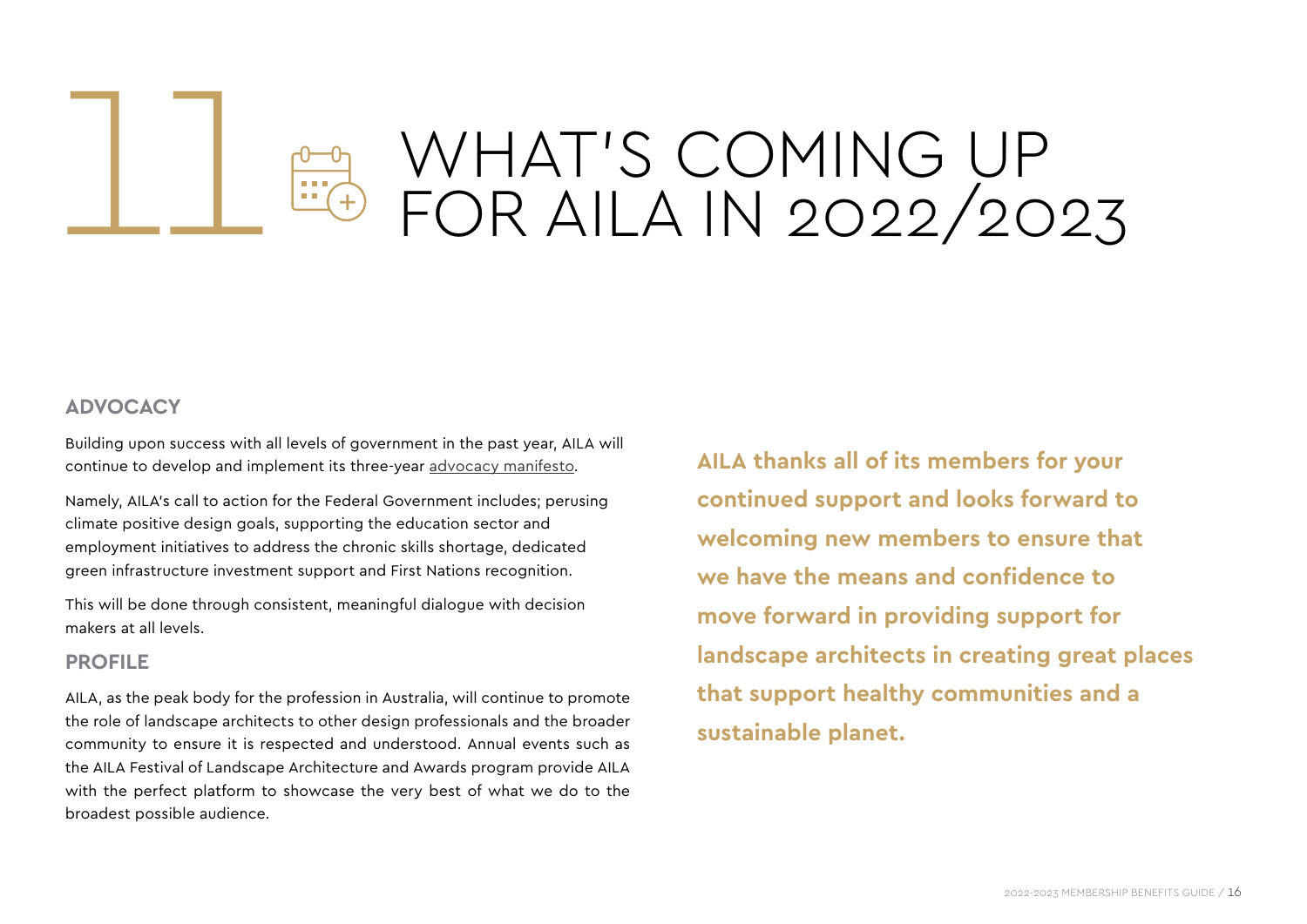### STRATEGIC PLAN

The Australian Institute of Landscape Architects (AILA) leads a dynamic and respected profession: creating great places to support healthy communities and a sustainable planet.



### **STRATEGIC VALUES**

Our values are imbued in everything we do and are the lens through which we operationalise this plan.

### **STRATEGIC PILLARS**

- **1. Sustainable AILA**
- AILA has a financially stable base from which to develop and meet our strategic objectives.
- AILA continues to review and improve its Governance framework.
- AILA has a safe, supportive and growth orientated culture.

### **2. Membership**

- AILA understands and is responsive to the needs of its members.
- The value proposition for AILA membership for all landscape architects is increasing.
- AILA registration is sought after by landscape architects and valued by stakeholders.

### **3. Education**

- Australia's landscape architecture programs, and student and academic communities are sustained and bolstered.
- AILAs CPD program meets the needs of a growing and increasingly complex profession.

### **4. Advocacy**

- The role of landscape architecture is understood and respected by all levels of Australian government.
- **5. Profile**
- The role of landscape architecture is understood and respected by built environment professionals and the communities in which we live.